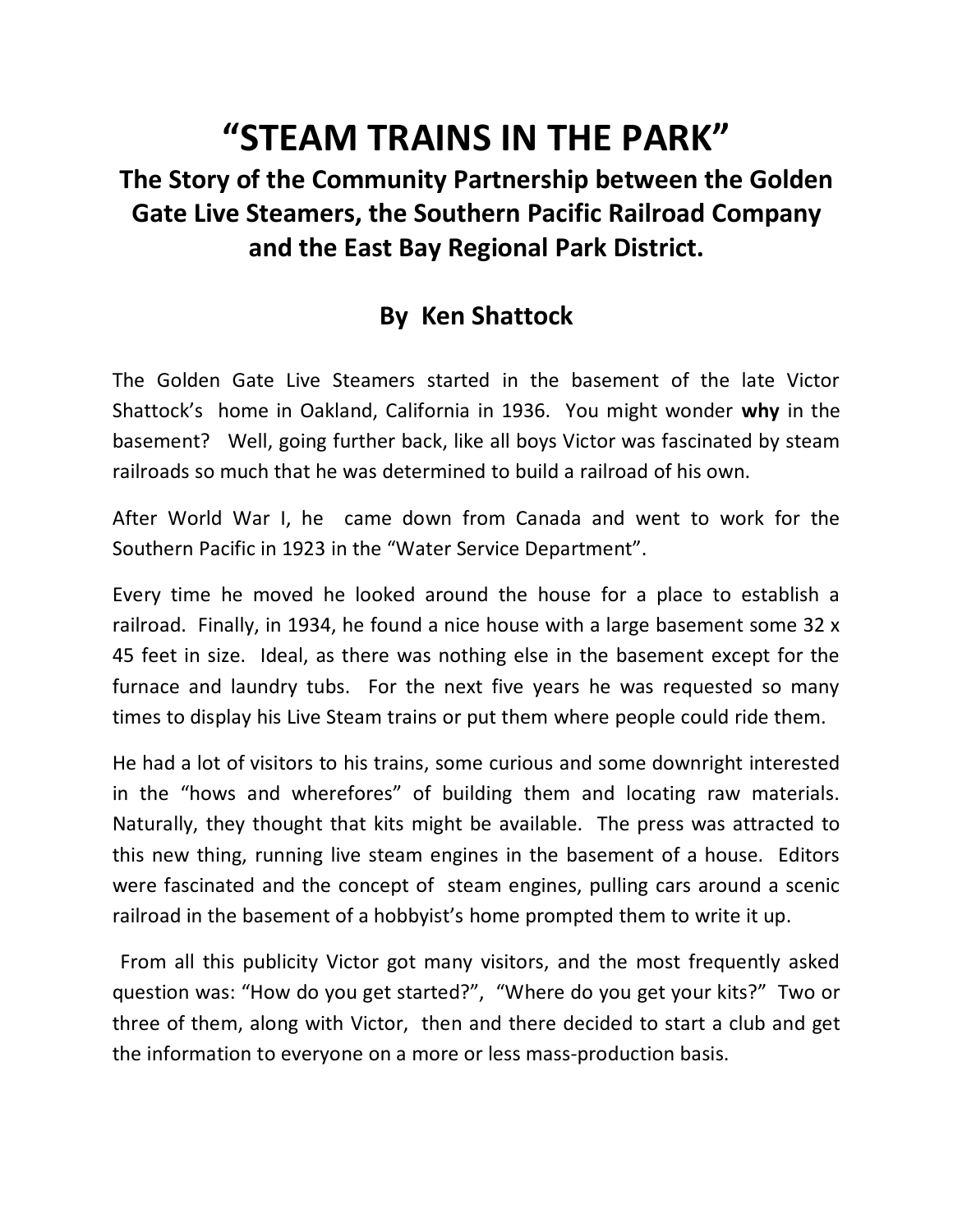This changed the concept from a scenic indoor railroad to an operating outdoor railroad.

The new club wanted to get some land to operate on and ride their engines. They catered to influential people whenever possible. They put on a show in the Oakland Auditorium and for the Southern Pacific and the Yardmaster's Association who wanted something unusual. It was put on at  $74<sup>th</sup>$  Avenue in East Oakland for the Storekeepers there. Moving benches, they built an 80-foot long track and had an engine running up and down hauling children. They queued up all the way around the block. Member Larry Duggan wore himself out lifting kids on and off the riding car.

This had its benefits in publicity and the club developed many friends which paid off later.

In the mid-to-late 1940's the search was on for a suitable piece of land on which a permanent outdoor track could be laid. Eventually, the club got word of an area in Redwood Regional Park in Oakland that might be available for constructing a miniature steam railroad facility. It was located at 7861-A Redwood Road, a couple of miles East of the intersection with Skyline Blvd. Upon inspection, it was found that a lot of vegetation had to be cleared before a real survey could be done, and stakes driven. But it was a suitable site and it was available for use by the club, under the auspices of the East Bay Regional Park District (EBRPD) of the Park Department, whose intent was apparently to provide an entertaining spectacle for the public at large. The late club member Frank Dee was chiefly responsible for negotiating with the Board of Directors of the Park District.

But where was the money going to come from for all of the necessary materials to build a track at the Redwood Park site? And how much labor would be required to build such a monumental project as initially planned. During the basement days of the club dues were ten cents a month, mostly for coffee and donuts, but they often ran in the red, so dues were raised to one dollar a month or simply ten dollars per year. Even so, the coffers were hardly full by the time the decision to move to Redwood Park was made. It was decided to use the basement railroad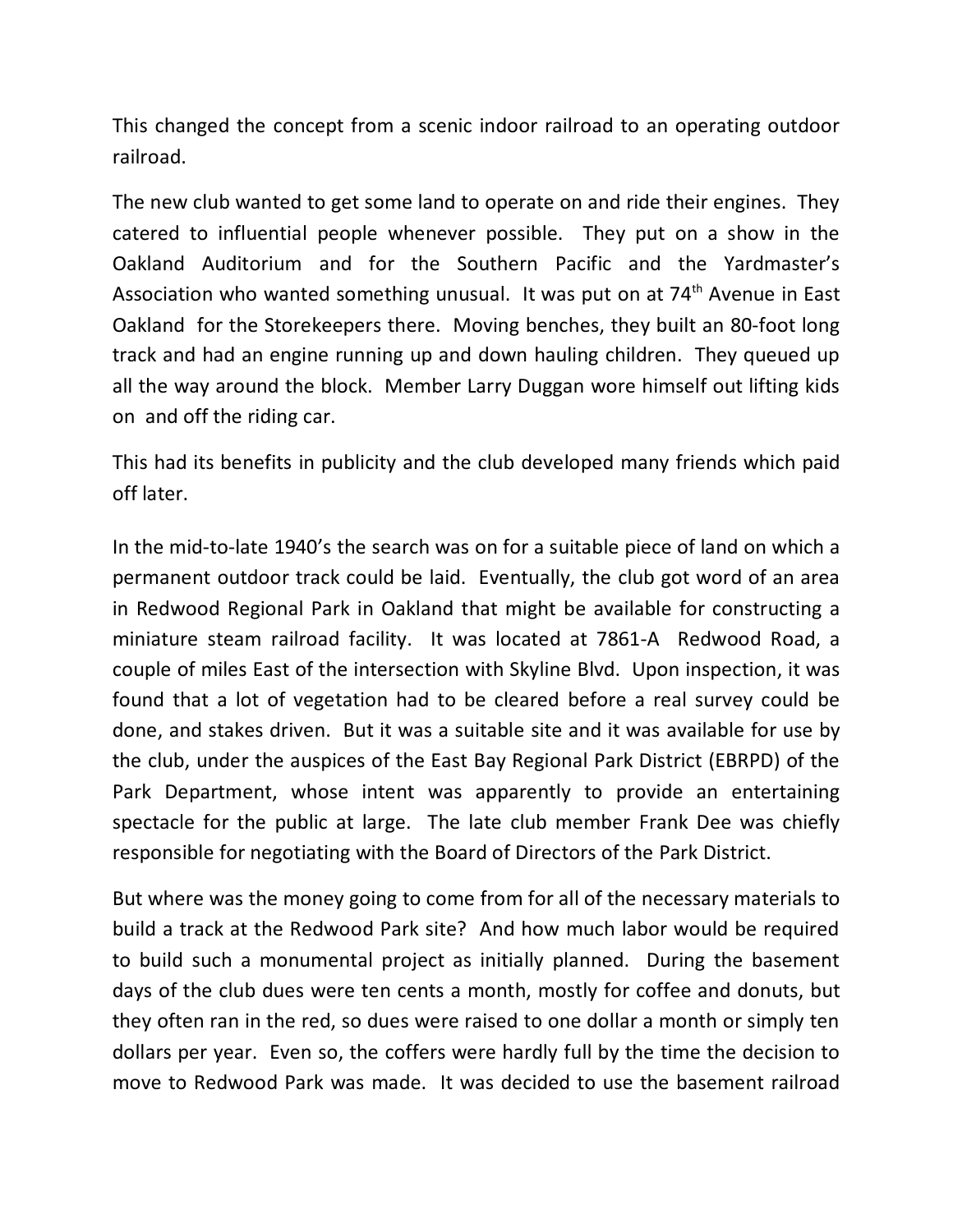as a fund raiser. When Vic had visitors and spectators he asked them to make a donation to their new track fund. Many would give a dollar or so, and not infrequently, even a ten dollar bill. Occasionally the donation was even larger. After a visit by a local scout troop, the lady in charge sent the club a check for \$120.00; quite a sum in those days! Fortunately too, the club still had good connections with people at Southern Pacific, some twenty-six managers, whom were made Honorary members of GGLS. This connection was to stand the club in good stead later on.

Within the club there were many discussions as to the type of facilities that should be built at the new site. Most members favored having an elevated track so that they could ride behind their engines sitting "side saddle" on a flat car behind the locomotive. Remember, in those days there were far fewer large engines than there are today. So the need arose for a good supply of lumber for the high track construction.

Being faced with the problem of spending all the money on rails, which looked like it was necessary, we called a meeting in the basement. We got S.P. officials down there along with officials of Redwood Park. We put on a show with engines all over the place. It showed the officials what we were doing.

We felt that we were advertising railroads anyway and if we could get their help, our troubles were over. Regarding those meetings, a lot of them took place during the War; not only various officials visited the basement, but also the police. Vic didn't know why, but maybe the number of cars parked in front of the house aroused suspicion. "Wonder what all those cars are doing there?" Maybe subversive activities! Anyway, they were there. One early arriver introduced himself and said he wanted to know what we were doing there. Vic invited him in and to stay for the meeting. He said he'd like that and it was not until then that he told Vic he was with the police department. Vic didn't recall if he left a donation or not, but it didn't make any difference.

Well, the club held the meeting, showing how worthy the work was that they were doing, and that it deserved the meeting attendees support and that any help they could give the club. They'd be glad to have. The result was the club got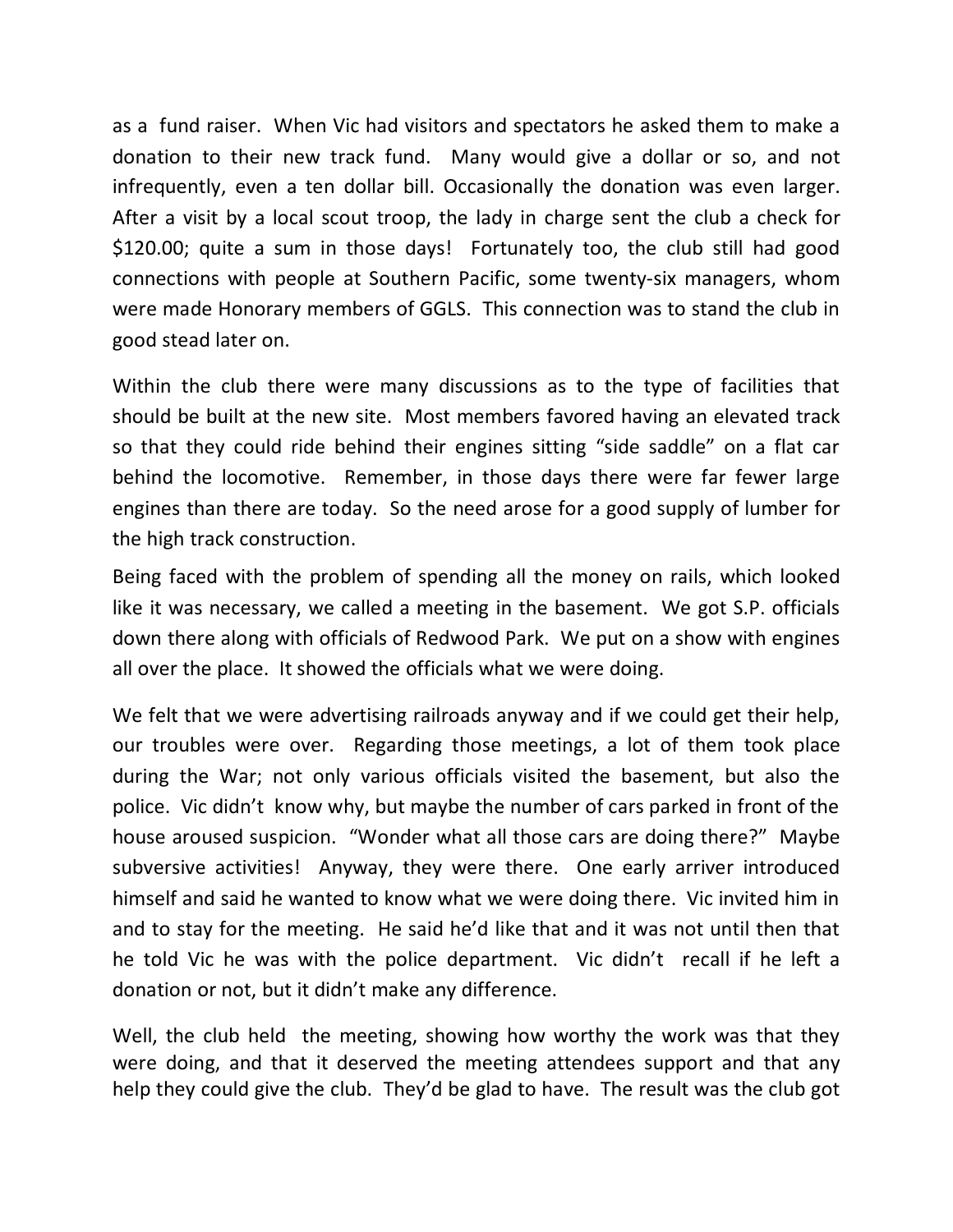engineers to make contour maps, stake out the railroad, everything, so all they had to do was give it to the engineer of the Park District so those people could fill exactly to where the stakes had been driven. It was a great help, and the club would up with a lovely flat piece of land. There were objections, of course, especially from the Horseman's Association. "Why should the club have all this level property?" Several complaints like that, but the club had to prove themselves. So the club had meetings with discussions and decisions regarding the track and type. Most of the fellows wanted an elevated track so you could sit on a car and drive your engine. And where would we get the lumber? How about the Southern Pacific?

 So one day Vic went to the Roadmaster at Oakland Pier and asked if he could let the club have about 150 ties. Good ones, not new, but usable ones. He said, "You've got your nerve". "There's dozens of customers who want them badly and we won't even give or sell to them……" Vic told him he wasn't interested in their customers, that the club were only interested in getting 150 ties.

Then the Roadmaster said, "Where are we going to get 150 ties?" Vic told him GGLS has spies out and they have a lot of friends. "S.P. is tearing up a 'ballast deck trestle' at Cordelia, California and there is a boxcar in the West Oakland yard with over 200". "Where did you get that?" said the Roadmaster. "It makes no difference—" Vic replied.. "You have the ties and we want them".

"Are you going to need that many?" asked the Roadmaster... "Yes, we will", replied Vic!

The Roadmaster didn't ask how the club was going to get them to Redwood Park, but Vic was a foreman with two trucks at his disposal so he had them back a truck to the door of the boxcar and roll off the ties. Vic thought, too, that the Live Steamers would be surprised when they arrived at Redwood Park the following Sunday and saw what had been done. The ties had been delivered and nicely stacked at certain locations around the new site by S.P. employees. The club now needed some kind of lumber to construct support piers to put the ties on.

Lots of lumber was kicking around the S.P. in various places that was 7  $\frac{1}{2}$ " x 17' and 24' … S.P. employees took the lumber to S.P.'s woodworking mill in West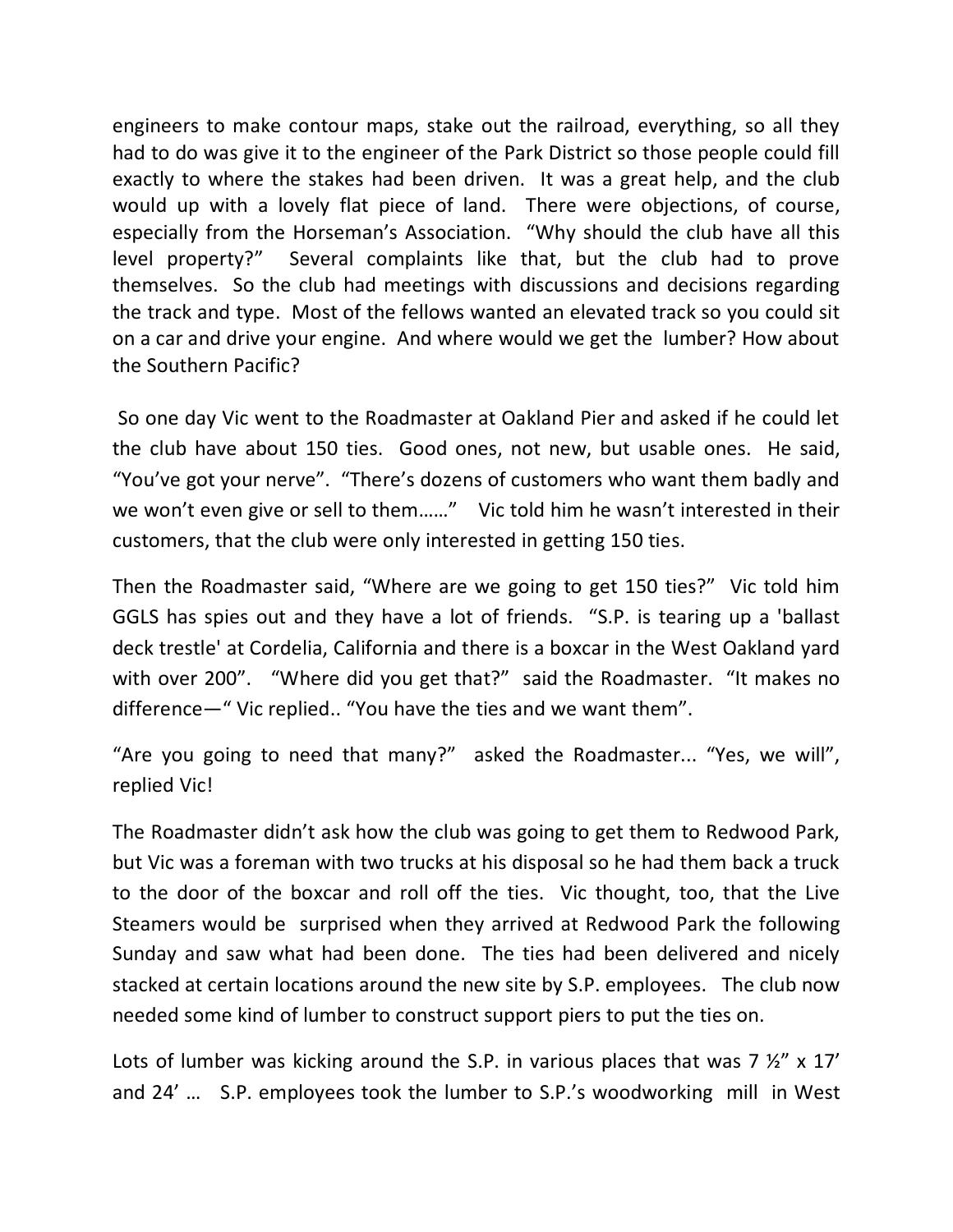Oakland who wore out five band saw blades because of the sand and grit in the lumber. So the club got plenty of piers and one day sent a truck with a gang to place them around the site at Redwood Park as the club had already laid out a 60' circle, so it looked like they were going to have to be satisfied with that. Meanwhile, the "brain trust", Harry Dixon as Secretary, Tim Reardon, Vice-President and Vic Shattock as President, not being satisfied with the layout the way it was and realizing that there were some members who were content with only that 60-foot circle, started working on other options and one day, went to the Park and tore up the whole circle. The club realized that the Park District folks were not as sympathetic as they would be in later years. They thought the club was just a bunch of crazy nuts anyway.

The club figured that if it doesn't work out, the land can be used for baseball or something.

As such, the ties were only suitable for use as high track beams when stretched end to end, so more 'spare' lumber was acquired from S.P.'s various facilities and sawn into desired shapes at the Mill. The lumber which the triangular piers or bases were constructed of came from the large bridge timbers that became available upon the dismantling of the overhead trestle approaches to  $16<sup>th</sup>$  Street Station in Oakland, which formerly hosted the S.P. Red Electric trains of the 'IER' system. Some of these massive timbers were rather bent or twisted and contained a lot of grit in the wood. They had to be planed and then cut to size.

After building toward the upper end, the fellows were getting sort of tired, but there was another thing about the ties. They were not exactly square! They had a twist in them, so it was necessary to get them flattened out. After using all sorts of tools, planes and adzes, etc., an S.P. man came along and said the club could have a "planer" if we'd like. So they arranged for the electrical power! They had all sorts of electric tools. Very little pick and shovel work was done. The ground there was hard as concrete. S.P. furnished the supplies and the club got them all the way around. Next was ties for the rails. It was determined that over 7000 scale cross ties would be needed but an order was placed for 7500.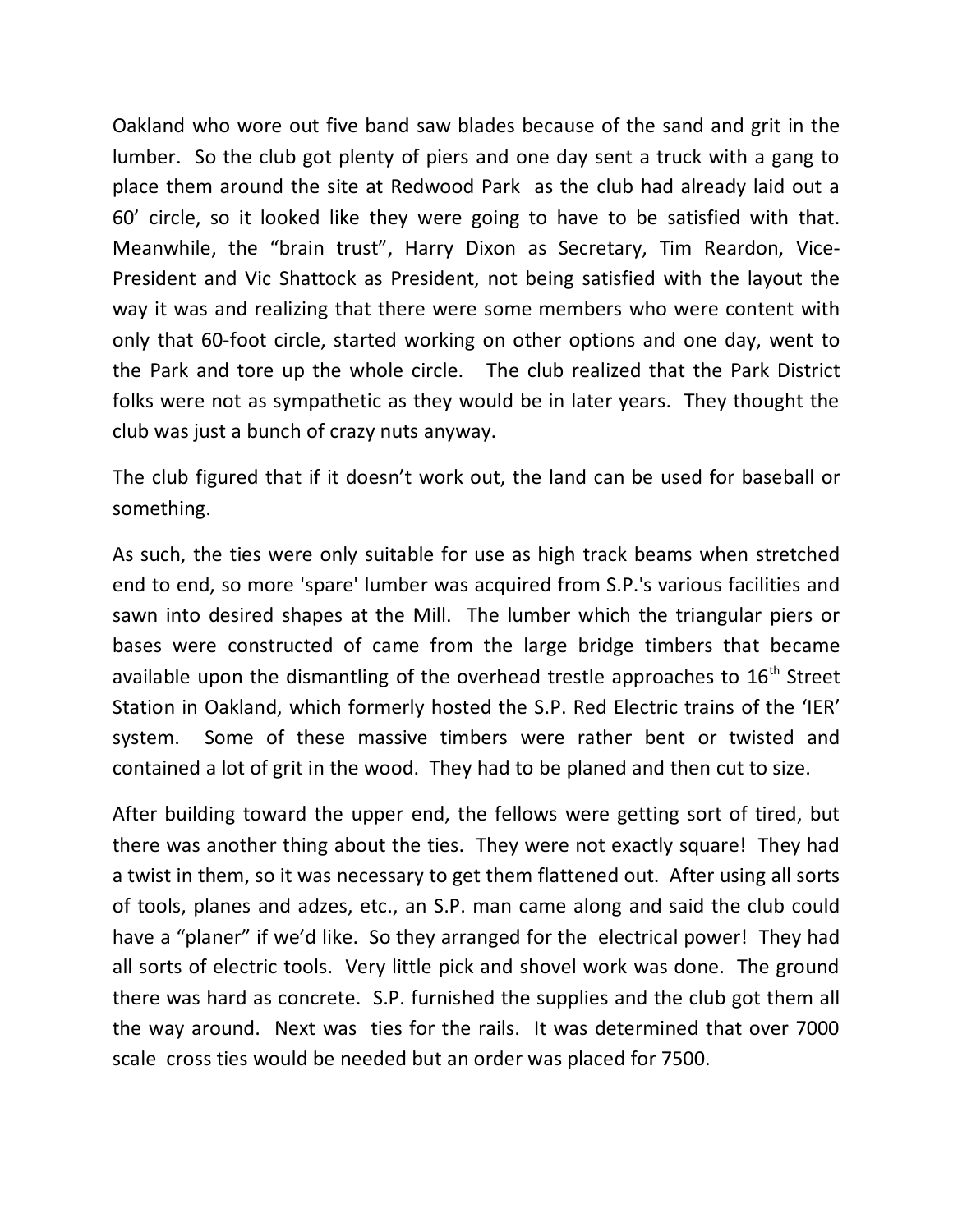The club got the Bridge & Building people at S.P. in West Oakland, under Supervisor Ernie Haase to cut them from pure Redwood. Band them, package them and deliver them to Redwood Park. So then there was the question of being in debt because most of the club's money had gone for purchasing railsome 6000 feet. They needed nails to bind it all together. Good old S.P. had a kind heart! When the club opened the track officially on Labor Day weekend in 1950, one fellow told the SP Asst. General Manager (Mr.E.D.Moody) that "there's more SP stuff here than you'd expect to find here, isn't there?"

"Oh no", he said. "We knew the club was getting it!" But the club used to take most everything they wanted. They put in a Transfer Table, water tank, angle iron and all kinds of other stuff all made in the SP shops at West Oakland.

Construction at the Redwood Park site had originally got started in mid-1948. Once all of the heavy vegetation was cleared away by the Park District, club member Scotty Gordon of the S.P.'s engineering department went to work and did a complete survey of the site. He then drew up contour maps of the site and then the Park District performed all of the required grading according to these maps at no cost to the club. The first track built at Redwood Park was the High Track, used for the smaller gauge engines. It was all that was necessary in those early days. This was a multi-gauge 2  $\frac{1}{2}$ , 3  $\frac{1}{2}$  and 4  $\frac{1}{4}$  gauge setup that used scale railroad ties, for the roadbed. These scale cross ties were fastened across the top width of the prototype supporting ties. Originally, the aluminum rails were fastened to the ties by drilling holes in the bottom flanges of the rails and driving in screw nails, a system later abandoned. However, the screw nail system kept the original track in perfect alignment for many years.

Throughout all of this construction activity the people at S.P. were amazingly supportive and cooperative.

 Most of the money that had been saved by the club was allocated to buying rails for the new Redwood Park track as previously mentioned, which left little for any other purchases. It was at this time that our good connections to S.P. Officials paid off again. We held a dinner meeting with them at Oakland's Belini's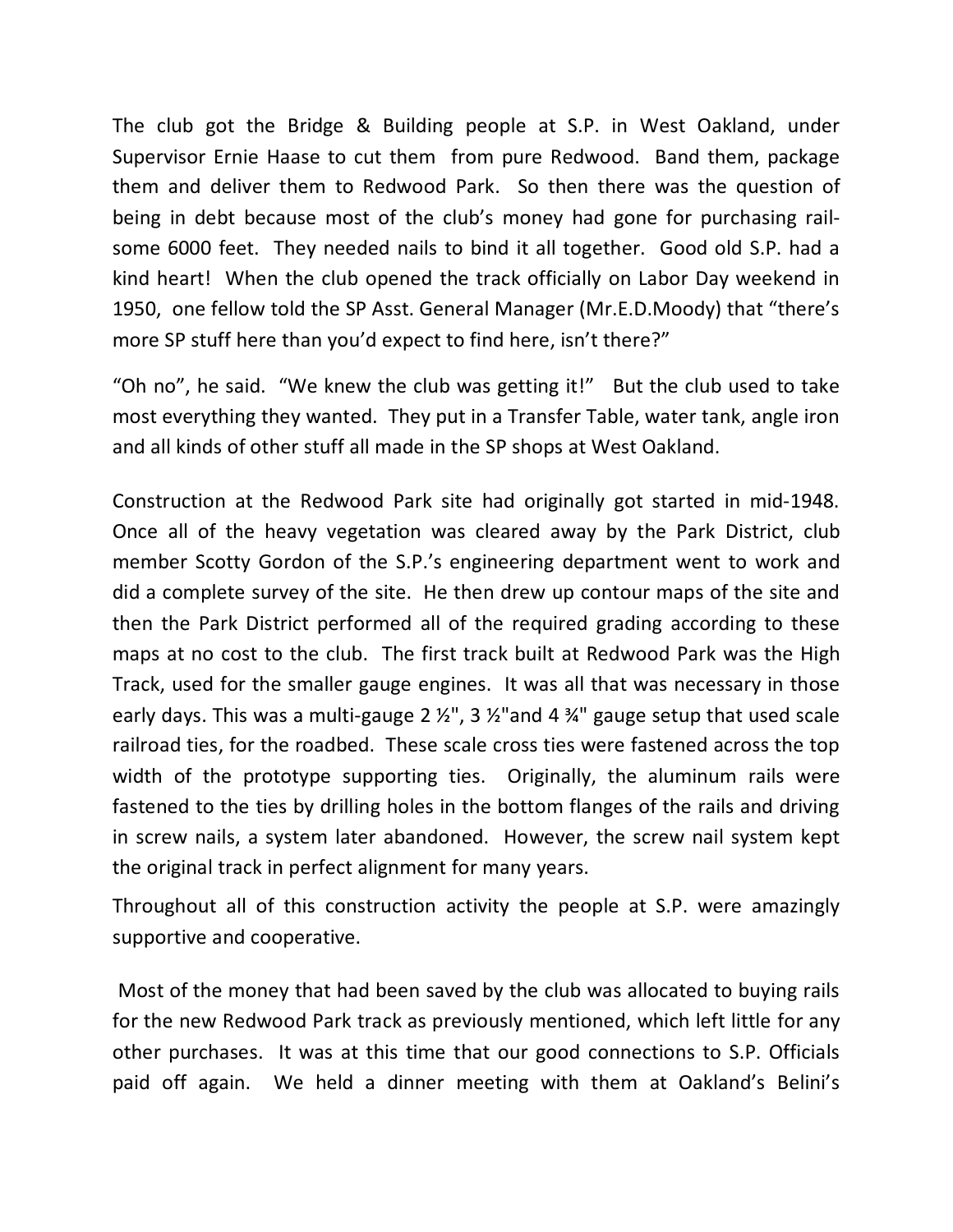Restaurant on Telegraph Avenue at  $40<sup>th</sup>$  Street, and then again in the basement meeting room of Vic Shattock's home and showed them how worthy the work was that we were doing was and that it deserved their continuing support. Without S.P.'s help the Redwood Park track may never have got underway. At least it would have been delayed for a long time.

The track was 1,330 feet long and had a transfer table, about six-foot six-inches long that was used to move the engines from the firing up tracks to the operating track. The track was officially opened on September 2, 1950, at which time the Golden Spike Ceremony was performed. A miniature golden spike was jointly driven by Mr. E.D. Moody, Assistant General Manager of the Southern Pacific Company and Mr. John MacDonald, President of the park district Board of Directors. A red ribbon, stretched across the track, was then cut by Mrs. Irene Evans, one of Vic's daughters who was employed in S.P.'s West Oakland Signal Office. Following the ribbon cutting portion of the ceremony, a parade of locomotives took place, led by Jim Keith's 4-6-4 Hudson locomotive driven by his son, Sid. Jim and Sid were from the Southern California Live Steamers organization.

The years went on and after being located in Redwood Regional Park from 1948 to 1971, the Park District offered the use of a larger piece of land on which to expand in Tilden Regional Park-Berkeley. The golden spike celebrating the completion of that new facility was driven in 1975, exactly twenty-five years after the completion of the old Redwood Park facility.

In July 2011, the club celebrated their  $75<sup>th</sup>$  Anniversary since being started in Vic Shattock's basement in 1936. They've come a long way! It's hard to say what would have happened if the mighty Southern Pacific railroad had not stepped forward to help, so many years ago. They evidently were very civic minded at the time. I know that my grandfather, Vic Shattock, and other members of the club were grateful for what the S.P. did for them in those early days. I would like to acknowledge those S.P. employees as I personally recall, who were directly involved in making the club's dream come true: